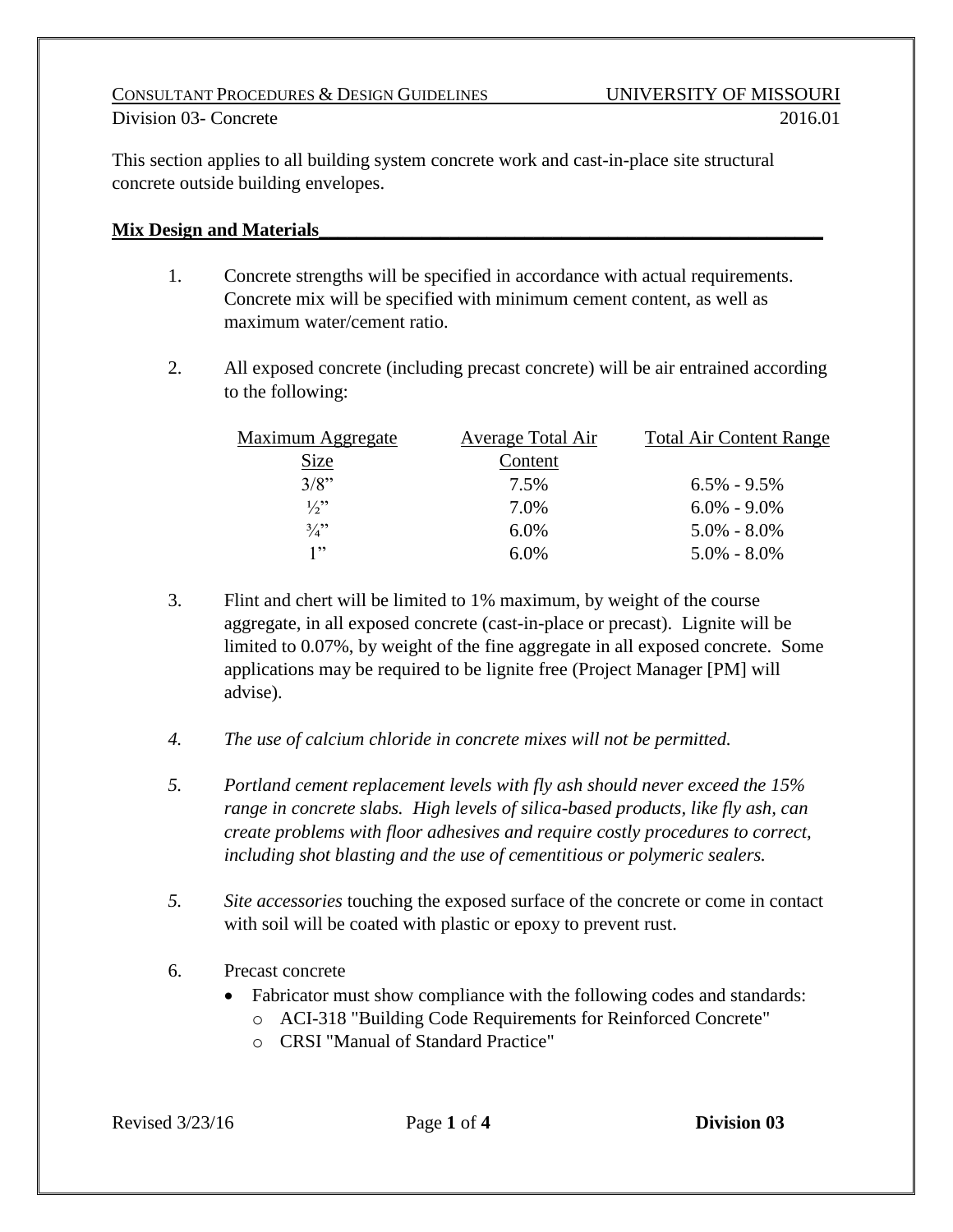### CONSULTANT PROCEDURES & DESIGN GUIDELINES UNIVERSITY OF MISSOURI Division 03- Concrete 2016.01

- o Pre-stress Concrete Institute MNL117, "Manual for Quality Control for Plant and Production for Architectural Precast Concrete Products"
- The Fabricator will have a minimum of three (3) years successful experience in the fabrication of precast concrete units similar to the units required for this project. Fabricator will guarantee the connections and will submit their design to the consultant for review.
- The Erector will have a minimum of two (2) years successful experience erecting similar precast units.
- Shop drawings shall be prepared by a Registered Professional Engineer licensed to practice in the State of Missouri.

## **Testing**

- 1. Consultant will specify inspection and testing requirements and will include procedures for evaluation of test data. For UMSL and UMKC projects, contractor will retain the services of a concrete testing firm. For MU and S&T projects, the University will retain services of a testing firm. Contractor will be responsible for scheduling the tests. Contractor will be required to notify the Owner's representative a minimum of 48 hours prior to all placement of concrete.
- 2. Specifications will require strength, air entrainment, temperature, and slump tests, and will indicate allowable limits for each measure. Strength tests will require four (4) cylinders (3 to be broken and 1 spare). Test results will be specified to be sent directly to the contractor, architect, and the Owner's representative.
- 3. Concrete will be tested at the minimum rate of one test for the first 25 CY placed each day, and one test for each additional 50 CY placed. Concrete may be tested more often at the discretion of the Owner's representative.
- 4. Test data from concrete cylinder breaks will be evaluated using procedures of the American Concrete Institute (latest edition of ACI 214) to determine if the compressive strength of the concrete tested is acceptable.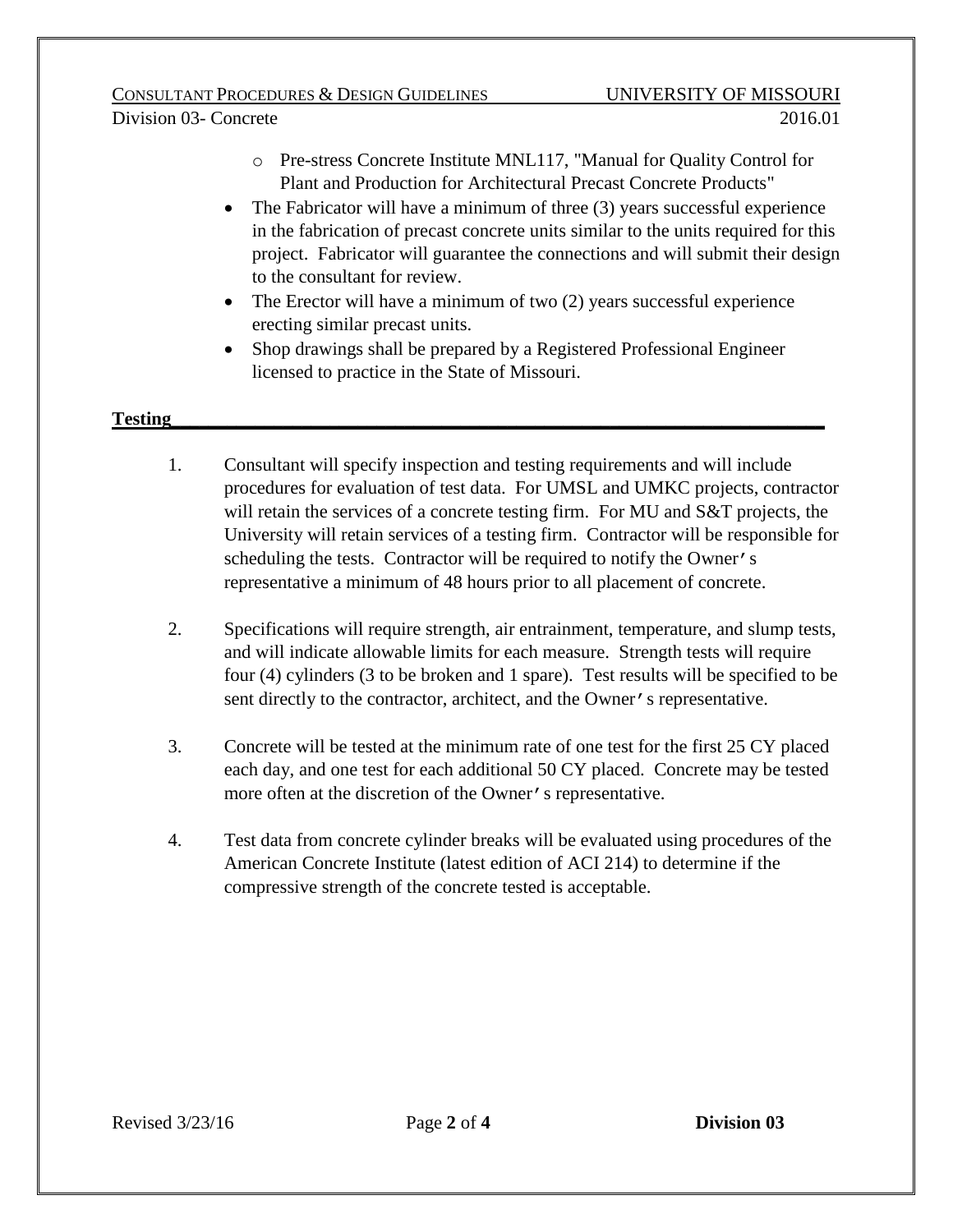#### **Placement**

### **Joints and Concrete Flatwork**

- 1. Contraction joints shall be tooled during finishing or sawed within 18-hours of concrete placement. If the joint edge ravels, stop, do not proceed until concrete has sufficient cure to saw without damage.
	- Contraction joints shall have a minimum depth of 1/4 of the pavement thickness and a minimum width of 1/8".
	- Transverse contraction joints will be provided at a maximum of 2.5 times the pavement thickness (in inches) in feet for street pavements and 2.0 times for all other pavements.
	- Longitudinal joints shall have a maximum separation of 12 feet for streets and 9 feet for sidewalks.
	- The ratio of slab width to length should not exceed 1.67 for street pavements and 1.25 for all other pavements.
	- Some variance in spacing will be permitted to achieve desired architectural effect.
- 2. Concrete flatwork will be isolated from columns, existing walls, etc., by use of non-extruding expansion joint material.
- 3. Base course and under-slab drainage system for slabs will conform to geotechnical engineer recommendations. For projects without a geotechnical report, slabs will be constructed on a minimum 4" base of 3/4"-1" clean rock with a plastic vapor barrier.
- 4. MU Only: all slabs below grade shall have a sump hole. Provide an electrical outlet by the sump hole. The campus will provide the sump pump.
- 5 Slab flatness and levelness will be within 1/8" in 10'. ASTM E1155 will not be used to specify flatness and levelness unless the particular use requires a high level of accuracy. Areas having floor drains will have positive slope to the floor drain. Amount and direction of slope for floor drains will be indicated on the drawings.
- 6. Construction joints will be located at expansion joint locations wherever possible. Construction joints at other locations will be keyed.